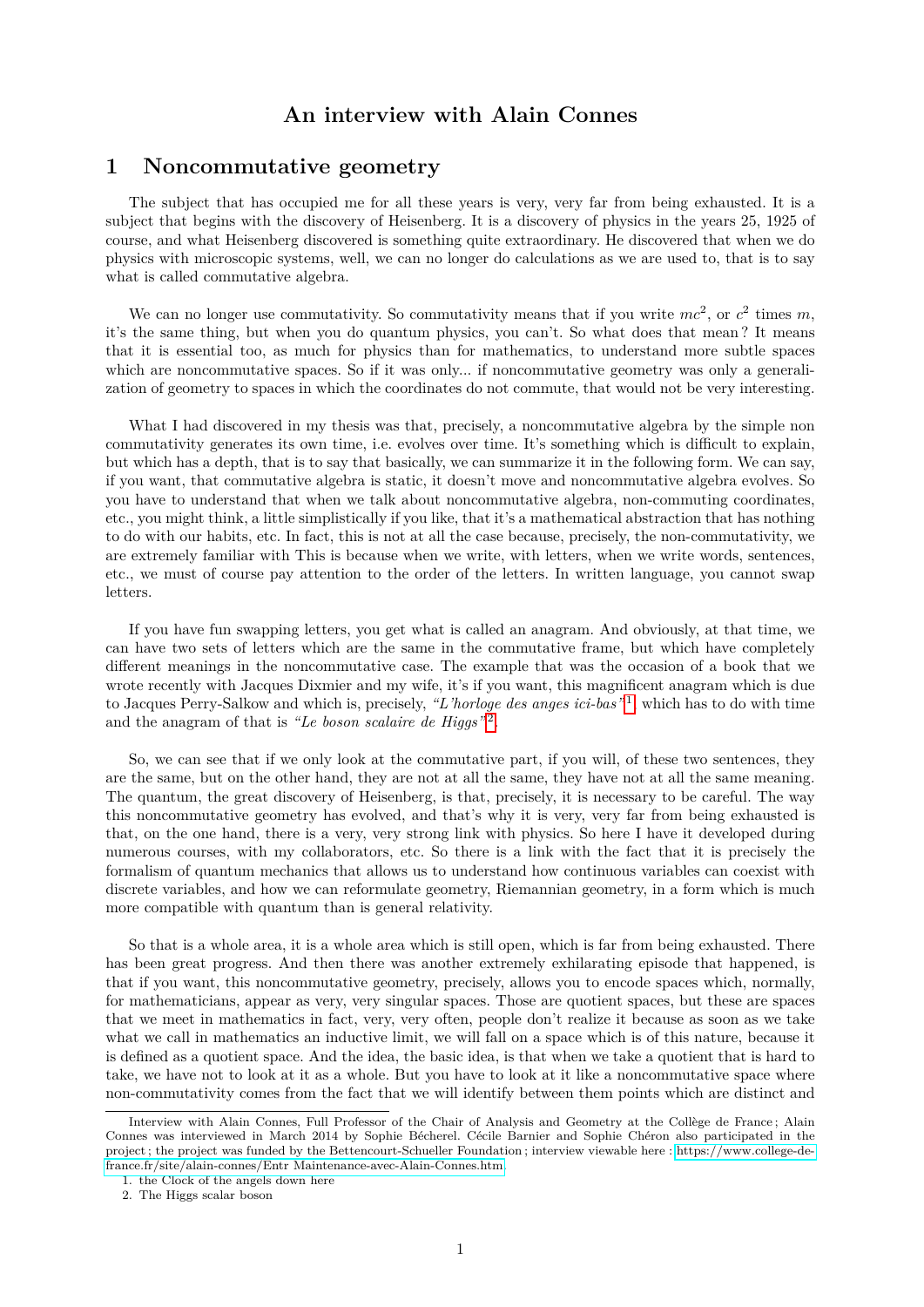so we're going to have arrows, etc. And that's what makes it noncommutative.

So there was an episode completely... which is far from over of course, it's actually a space fundamental to number theory, which is actually connected to prime numbers, which is a noncommutative space. So there is a very, very long development that has taken place, which has corresponded to many of courses I have given, etc. but which continues to evolve.

And now, we found with Katia Consani, we found very, very recently that in fact, there was an object of very, very pure algebraic geometry which only involves integers with the three operations of *inf* of two numbers, of the sum of two numbers and their product, but which involves two fundamental concepts, the concept of topos, which is due to Grothendieck and the concept of algebra of characteristic 1. This is yet another story.

This object means that we have exactly the parallel with what André Weil had done in algebraic geometry, precisely to deal with a fundamental problem in finite characteristic.

### **What you are telling us there seems to demonstrate that mathematics generates other mathematics.**

Yes, but it's not that they generate, no. What you have to understand is that I always had this long discussion with Jean-Pierre Changeux. And it's not that you beget, no, it's like if..., but let me explain why it is not that one begets. It's exactly like to say that Christopher Columbus had begotten America. Everyone would laugh. Well, well, mathematics, it's the same. The mathematician is not going to father. He will discover and he will discover a new section of mathematics. Or because if you want, this math comes from physics. And of course, I think it was Hadamard who spoke about it the best, if you will : mathematics comes out of physics because they have to do with external reality, they have a particular taste. They have a particular force, but I don't know anything that generates, no.

## **2 Mathematical research**

We are trying to understand. We try to understand physical reality, of course, and we try to understand mathematical reality. This is something that is very, very obscure, very difficult to understand. And the way we try to understand is to work out, so here we invent concepts. These concepts are very specific. For example, I talked about the concept of topos due to Grothendieck. These are very specific concepts.

These are not vague things, they are very, very precisely defined things. And what is extraordinary, if you will, is that one of the often overlooked roles of mathematics is that of generating concepts. And these concepts, at the start, are going to be purely mathematical concepts. But gradually, they will become part of everyday life that we all share. A very striking example, it's the concept of function, you know, the concept of function is not something that is obvious to the general public, etc.

But when we talk for example of the slowdown in unemployment growth or things like that, that corresponds to very precise mathematical properties, defined on functions. And so, we have there a striking example of a concept which comes from mathematics and which, gradually, gradually, will be part of the common baggage of civilization. And one of the reasons why he can register, is that now, we don't only have printing, writing, we also have computers. And the computer is not only going to be able to transmit words, to transmit numbers.

It will be able, precisely, to transmit functions, that is to say that we will be able to see on its computer screen the graph of a certain function, etc. And we will be able to understand qualitatively the properties of these functions and the relevance of mathematical concepts.

# **3 Between physical reality and pure mathematics**

There is always a balance and precisely, my balance... if you want, we can only move forward if we walk on two feet. My balance is between physics, of course, that I never gave up, never, because there is this essence of quantum physics, precisely, which, as I said if you want, allows this coexistence of the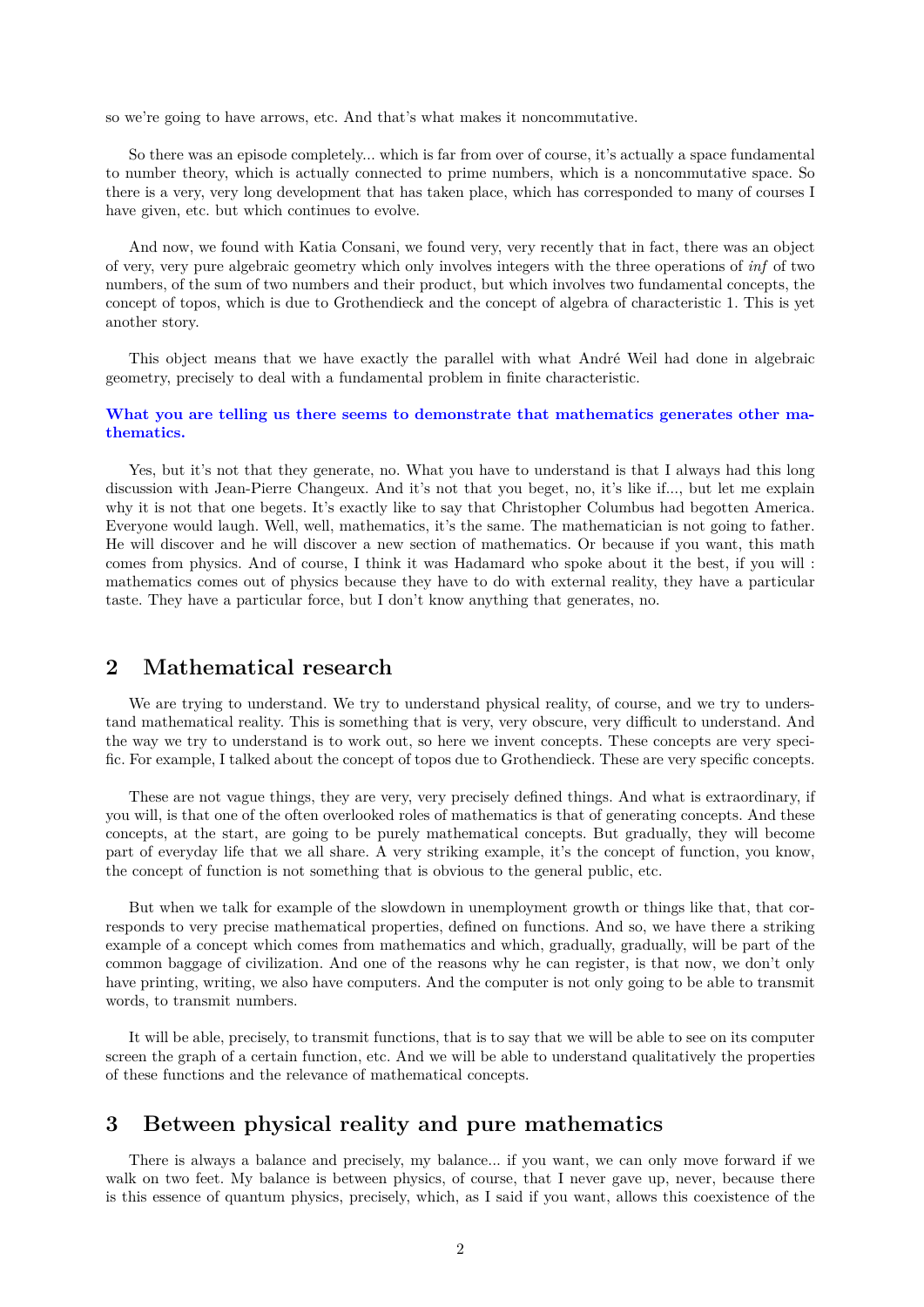continuous and the discrete which is magnificent and on the other hand, there is the algebraic geometry, number theory, etc.

I was talking for example about topos. Grothendieck wrote on the topos that precisely, it was "the bed at two places which allows the marriage between discrete and continuous". So although this is a very different approach, it is not totally disjoint.

So there is this balance between the two and hey, physics, of course, comes up against experimentation. The Mathematics also collides, in a way, with experimentation. I use a lot the computer, I use a lot of computer checks, even for things that seem impossible to watch on the computer. And there, we come up against a real reality. We run into something we can't change. We want to know if something is true or not, we do tests, we look at this.

Well, well, it's a bit like a physicist who will do experiments and see if his idea is correct or if he needs to correct it. Okay so there are these two sides of my job, if you will, and there is not one side that took precedence over the other, they have always remained very balanced.

### **Some people say that your noncommutative geometry is a bridge between quantum mechanics and classical physics. Why ?**

Yes. If you will, what there is... it's not really a bridge between quantum mechanics and classical physics. No, the bridge between quantum mechanics and classical physics is what we call dequantification. It's a whole story, it relates to characteristic 1 which I was talking about earlier. But it is something else. In fact, noncommutative geometry, no, it's more a bridge between the quantic and the geometry and the fact that, precisely, our geometry, the one to which we are accustomed, the Descartes'one, applies perfectly to classical physics, but does not apply to quantum physics.

Quantum physics means rethinking geometry. This is exactly my job. It's exactly what I do, what we did with my collaborators, is to show that the Lagrangian<sup>[3](#page-2-0)</sup>, which is extremely complicated, and which contains both gravitation and quantum mechanics, the Lagrangian of quantum mechanics, this Lagrangian is understood in an incredibly simple and conceptual way when we have the tools of noncommutative geometry. But it's still a Lagrangian you have to understand, which is at the classical level, that is to say that it is not yet quantified. So we know we're on the good track because this Lagrangian who looks incredibly complicated, it takes four hours for putting it into formulas...

### **A Lagrangian, can we summarize it as a formula ?**

A Lagrangian is a formula, but basically, if I want to explain to you what a Lagrangian is, we must understand the simplest principle of action, which is what is called the Fermat's principle, and I can explain it to you in three words. Fermat's principle is the principle that says that light will follow the shortest path for it. So you can do an analogy with... Suppose you are in the suburbs, and that you want to go inside Paris, for example.

Ok, well, then, if you know there are big big traffic jams in Paris, what you will do is that you will reach the point of the circumference of Paris that will be closest from the point you want to reach ? It doesn't matter that you're not going in a straight line. And that is what is called the principle of refraction of light. Okay ? So the Fermat's principle tells you there is a principle of minimizing travel time, ok ? So the physicists have enlarged this principle to much more general things. They enlarged it to all physics and when it was enlarged says to all physics, the principle of action is precisely what is called the Lagrangian. Okay ? And it contains all of physics because it contains both gravitation and it also contains the Lagrangian of quantum mechanics. But we are still at the classical level, as one says. One needs also to quantify all that.

And so, what we said with my collaborators is that quantifying something that we don't understand, it's a bit illusory. And so, what we did was that we understood this classic Lagrangian, as being the Lagrangian of Einstein, that is to say pure gravitation, but on a space a little bit more subtle than space, which is simply the continuum we are used to and the space we have found, it is a space which is pre-

<span id="page-2-0"></span><sup>3.</sup> The Lagrangian of a dynamic system is a function of the dynamic variables which makes it possible to write in a way concise the equations of motion of the system in quantum mechanics. But we are still at the classical level, as we say. We still have to quantify that.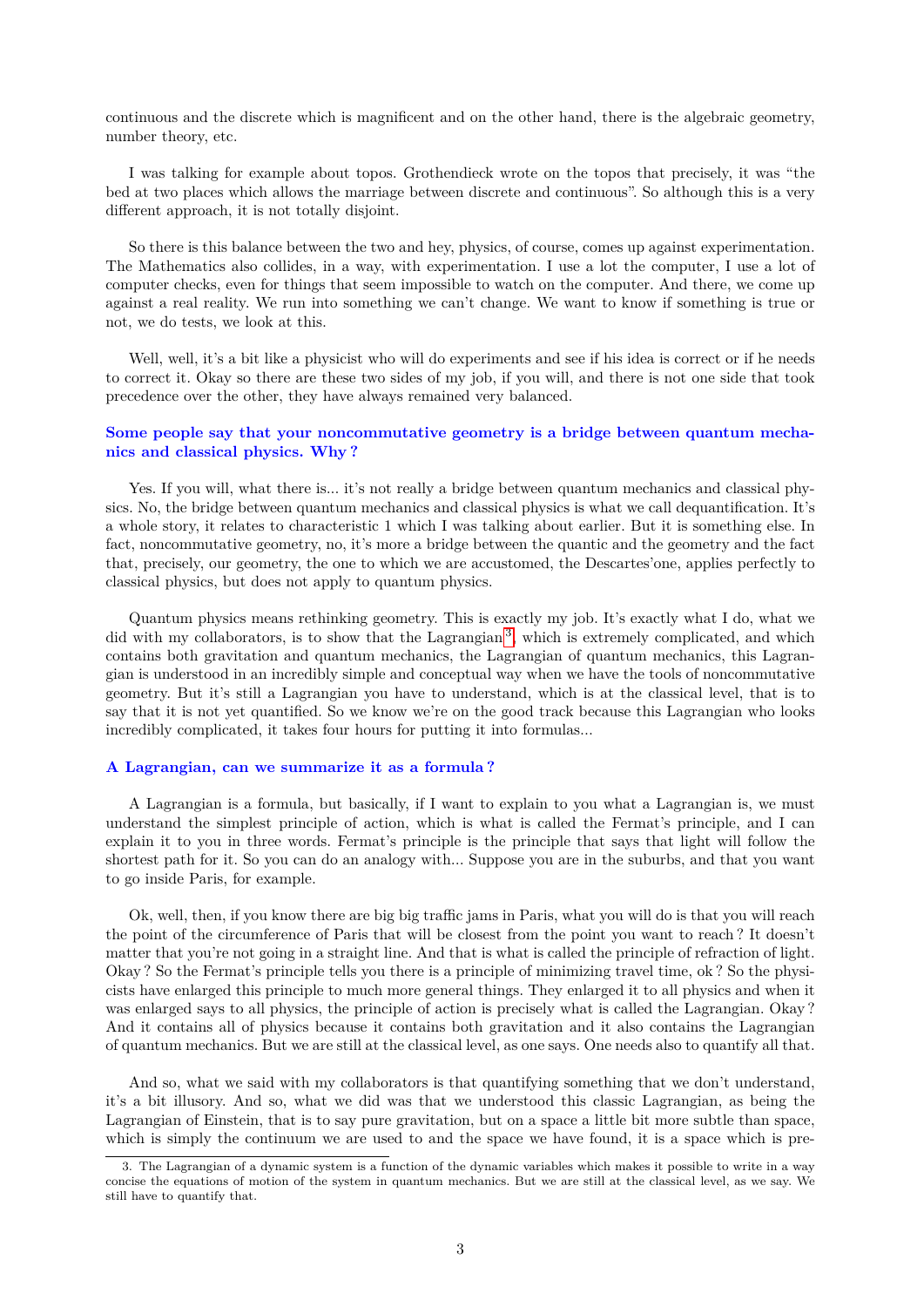cisely a mixture between the continuous and the discrete, and this mixture can occur only through the noncommutative.

#### **And what does this give you, to have found all that ?**

It gives us first a great aesthetic pleasure, the fact that a Lagrangian, who normally takes four hours to be transcribed into LaTex on a file, can be written as a very small formula. And this tiny formula is even simpler than Einstein's formula, since it's a formula which only counts the number of eigenvalues of the length element in noncommutative geometry, which are greater than a given length. So, this is something incredibly simple and that's something if you like, which rightly says that the length element in non commutative geometry is something totally different from the conventional length element. The element of classic length, you know, it was the standard meter that we were told about when we were students and we told ourselves "The length element... The standard meter is deposited at the Pavillon de Breteuil", etc. And there was a whole story that explained the creation of this standard meter with Delambre and Méchain who had been sent, the surveyors who had been sent between Dunkirk and Barcelona to measure, etc.

So what ? An extraordinary episode happened in the 1920s, which is exactly the same in physics as the paradigm shift we are proposing for noncommutative geometry. This episode is the following. There was a congress, not of surveyors, but of the members of metric system. So people were gathered and among them, there was one who raised his finger during the meeting and he said "I'm sorry to tell you some bad news, but the unit of length changes from length.". Imagine, the meter changes length. So it's very, very annoying, if you want, we have a unit of length that changes in length.", then the others asked him. "Okay, well, it's very well, but how did you know that ?". He says "Look, I took the yardstick which is at the Pavillon de Breteuil, etc. And I measured it against the wavelength of the krypton and I realized that it has changed length".

So, disaster, etc. We cannot take an element of length that changes length, then gradually the physicists reflected, etc.

And they understood that in fact, it was necessary to take as a unit of length, which had made it possible to see that the old unit of length had changed. So they took a unit of length which is spectral. Then they replaced krypton by cesium.

And it is quite obvious that if we want to unify the metric system, let's admit in the galaxy, it will be necessary to give something convincing.

If we tell people "if you want to measure your bed. You must come to the Pavillon de Breteuil, etc." Well, it won't be very convincing. If, on the other hand, they are told "listen, you are taking hydrogen. You take the spectrum of hydrogen. There is a certain spectral line which has a certain form and you take its wavelength as the unit of length". It's amazing. Well the change that allows to go from classical geometry to noncommutative geometry is exactly the same, i.e. that in noncommutative geometry, the element of length is spectral, it is given by the inverse of what is called the Dirac operator and it is given by what physicists call the propagator of fermions, that is, something they always write as an infinitesimal. So there is there, if you want, a coincidence which is extremely, extremely strong, and which says that there is an evolution of geometry which goes from an entirely classical formality, entirely commutative to a formalism which frames with the noncommutative, but which is also spectral, which becomes spectral.

### **Why do you say you've not finished... ?**

We're not done, but no. We are at the very beginning, if you like, we are at the very beginning. First because well, actually, we would have to go to the quantum level for the geometry of space-time, i.e. quantify this Lagrangian I was talking about, but also in understanding, for example, the geometry which underlies the prime numbers, we are still far from the count. We recently found therefore, the object we have been looking for fifteen years.

That's what I said. It is an object of algebraic geometry, but which uses very sophisticated concepts. because it uses both topos and characteristic 1.

But on the other hand, when we give the definition, the definition is overwhelmingly simple, if you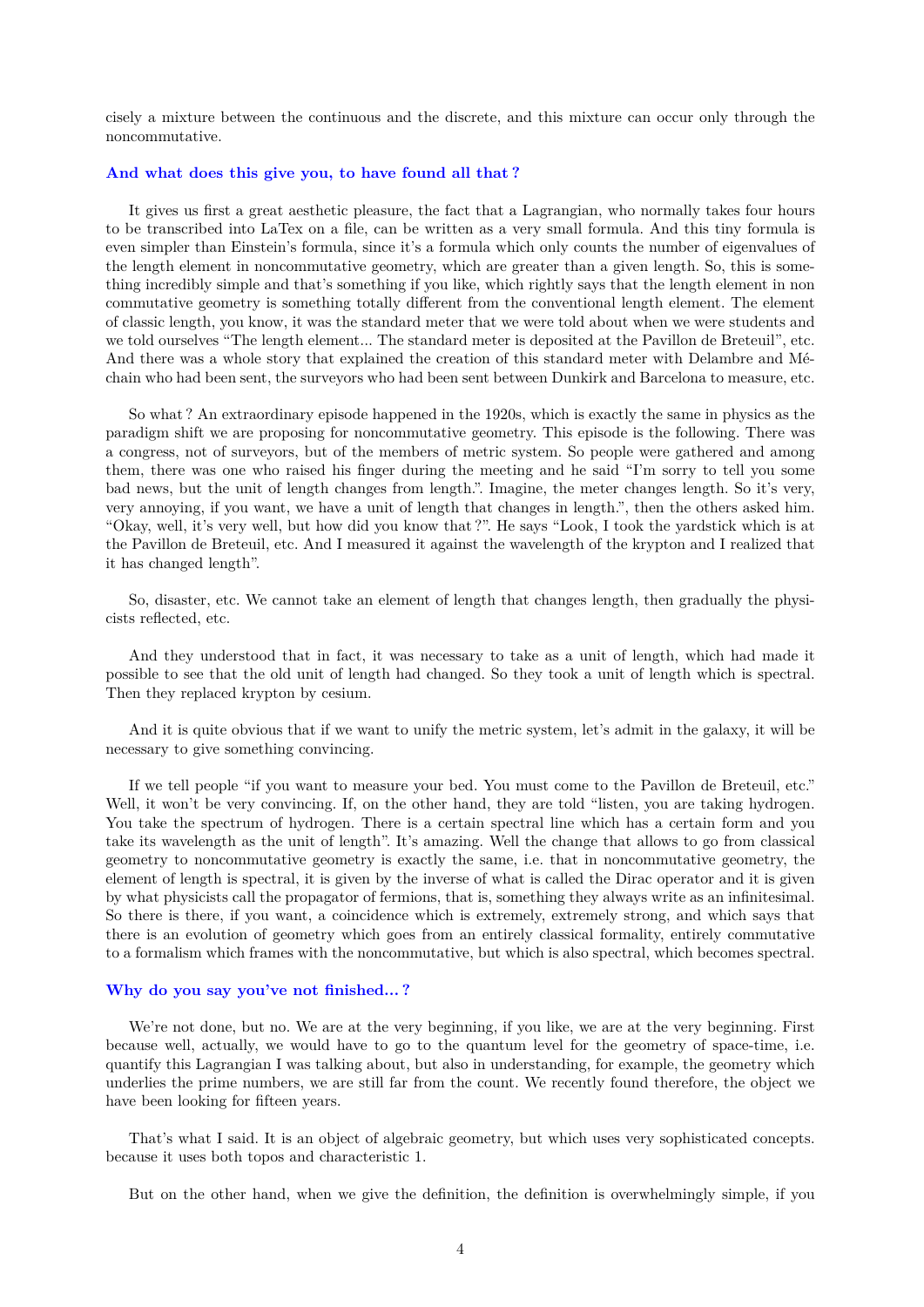want, therefore, it is surely the right definition. But then you have to develop the analog of the algebraic geometry which had been developed in finite characteristic, it must be developed in characteristic 1, it is necessary to develop a cohomology which replaces Weil's cohomology, etc. So you see, there is a whole program there, which is in front of us.

# **4 The tools of the mathematician**

We have an incredible chance in mathematics, it is that a mathematician faced with a very difficult problem, what does he do ? In general, the problem is too difficult to attack it head on. So there is a method. You should know, for example, that if I tell you "we take a bar of chocolate that has 4 on one side, 8 on the other. How many times does it take to cut it in half so that it is finally reduced in small tiles ?". You'll tell me it's very, very complicated, etc., okay.

Well, the mathematician's idea is immediately to generalize the problem. That is to say that instead of saying a chocolate bar of 4 times 8, he will say a chocolate bar of *n* times *m*, where *n* and *m* are two integers. And then after, he will take the smallest values of *n* and *m*. For example, it will take  $n = 1$ ,  $m = 2$ . It will take 2 tiles. Ok, we cut in one go, it works. Okay. And then after, he will have fun looking at simpler, but more and more complicated cases. And after a while, because he will have solved the simplest cases which are easy, the difficulty will increase like a staircase. And through this staircase, at a given moment, he will say "Ah here, that's it, I understand !" and he will have understood the general idea. Okay.

So that's the essence of mathematics. And if you want, there's a great thing, that in general, when we look at the small cases, the simpler cases, well, then, we will be able to proceed by analogy.

And analogy is a tool of mathematicians who, for the moment, completely escapes the computer because the analogy is never exact. Analogy is something...

#### **Is it intuition ?**

No, it's not intuition. Intuition is something else. Analogy is something that consists in saying that we are going to transplant methods that have worked in one case, in another case. And of course, that will not be exactly the same. You'll have to take... it's like taking a small flower, you transplant it elsewhere, if you want, it must remain alive, but the earth will be different, it will be in a different context, etc.

### **This idea of transplanting it, is that intuition, saying to yourself "well, I'm going to take that tool, and I'm going to bring it there" ?**

Yes, well, it's true, if you want in mathematics, there is a significant part of intuition which is very, very difficult to define.

## **5 Intuition**

It's true, it's perfectly true that in certain situations, certain situations where we have a very difficult problem, etc., you get to have an intuition. But this intuition, if someone asked you "Can you tell me,... there, what do you want ? What are you doing ?". Etc. We would be unable to say it, we would be unable of saying it, because it is an intuition which is not yet rationalized and which, if we tried artificially to rationalize it, would evaporate.

And that is something very, very difficult to understand. This is something that is very difficult to formalize and which makes the mathematician's work very difficult, it is that his entirely work, is purely rational, if you will...

#### **Neither linear.**

Neither linear, absolutely not linear, that is to say that there are periods, often quite long, in which there is a kind of incubation. Hadamard spoke about it perfectly, I will not repeat what he said, but there is an incubation period which is often long, and which precisely requires not to be too fast intellectually,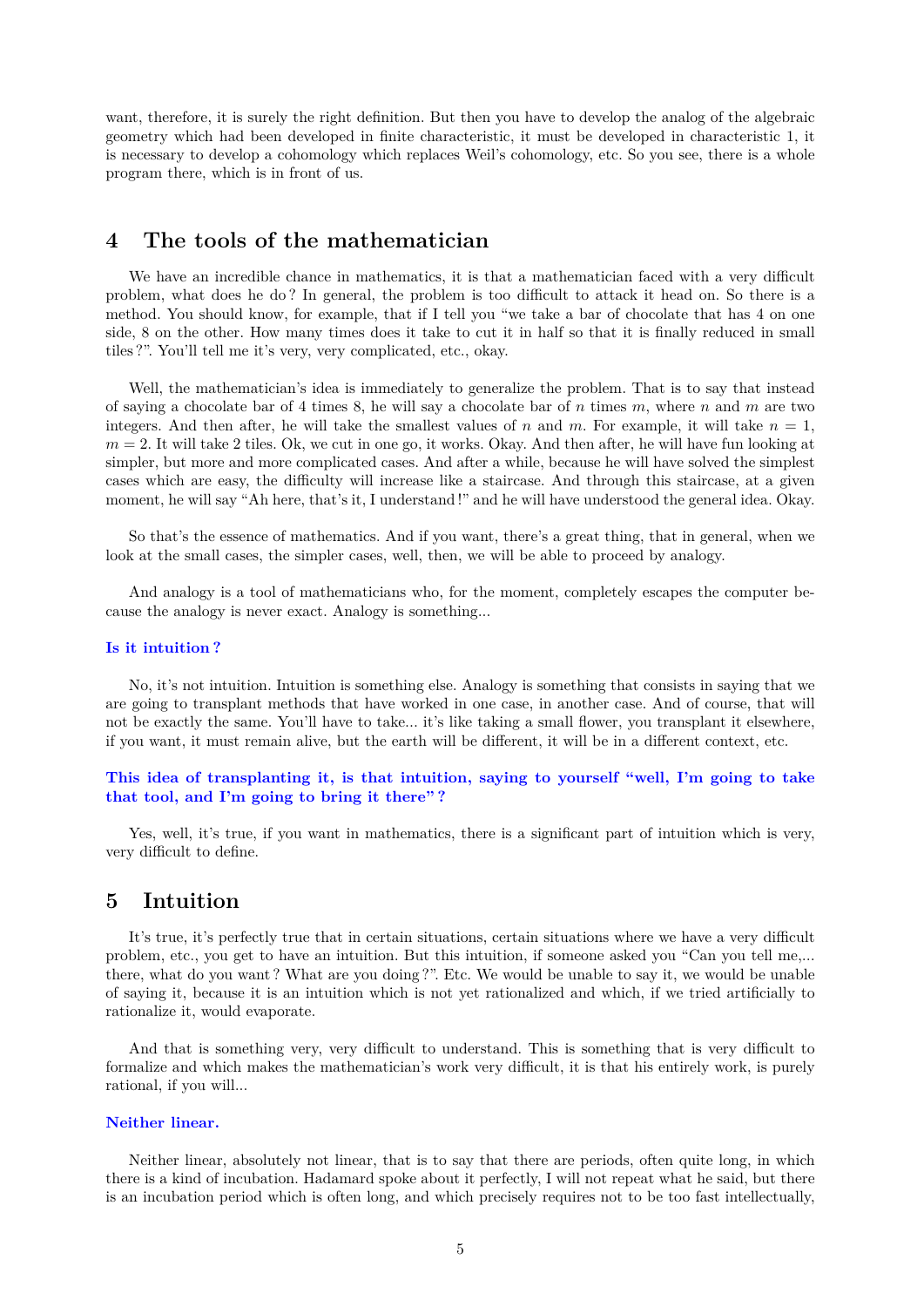because if we are too fast intellectually, we will easily find reasons why it is not going to work.

But it is often a mistake to believe that because you have to let things evolve slowly. It is necessary to be extremely patient, but at the same time you have to be exactly like a wild beast with watch out, that is to say while being patient, stay fully awake and be able, precisely, if you see something that seems to work, there, you have to jump. Of course, you shouldn't be asleep. It is not the good way to wait for it to fall from the sky like that.

#### **At the moment, what is the beast you are tracking ?**

Well, the beast we're hunting down there was what I told you, it's about number theory, etc. This happened with Katia Consani, precisely, it was that we had the impression that there were a certain number of pieces of the puzzle, this huge puzzle that underlies the prime numbers that have fallen into place. So hey, it's a breakthrough, it's a breakthrough, but it's a breakthrough that may seem too naive, etc., on a certain side, but for us who understand most of the elements that make up this puzzle, it was truly an eye opener.

Of course, we are very, very far from the goal. We are still very, very far from the goal, but that allows, if you want to hang on to the whole panoply of tools, concepts that have been developed by surveyors algebraists, so first André Weil, then Serre, then Grothendieck. And so, it gives us a species of work program. And that's great. That's great. You mean that ultimately I would say that it is more fun to have a work program, namely that we will embark in this work program, it is a bit like the sailor who embarks on long journeys, etc., there is more fun to this than to finish something, because it is open, and that, it opens something.

## **6 Mathematical reality**

### **Many times you talk about mathematical reality, but explain it to us, because it is foreign to us**

The problem, if you will, is that mathematics is not something you can understand, or that you learn by reading, without doing it. In this, mathematics are very different from other subjects. But mathematical reality is something incredibly concrete, it's as concrete as chair, if you want, that you can touch. But I will not try to give you examples of arithmetic, because it's too simple. But for example, let's take geometry, if you want, if you take ordinary Euclidean geometry, I can give you a statement. And then you can, after, seek to understand, seek to see if it is true or not. And I give you an example. That's what we calls Morley's theorem. It is a magnificent theorem. It is a theorem that tells you that every triangle generates an equilateral triangle. So how does this equilateral triangle emerge ? It emerges as follows : you take the triangle and you take each angle of the triangle and you cut it into three, three equal parts, okay ? So you get lines like that. You intersect these lines, it will give you three points. Well, these points are the three vertices of an equilateral triangle, regardless of the triangle you're talking about. So it's amazing, it's amazing. So you can tell me "but no, it's not true !". And me, I will give you the demonstration that it is true and we touch the mathematical reality.

So in fact, we also touch it in an extremely concrete way with computers, that is to say that well, we can... we can ask ourselves the question from when we convince ourselves that something is true, but one convinces one thing is true in two different ways. There is an experimental way. It's exactly like in physics, that is to say, well, there can be a statement, I don't know, on modular forms.

But the computer is so powerful, so strong, if you will, that it is capable, precisely, to calculate examples. And if we check on enough examples that it works, we are convinced that it's true. It is not at all the same thing as finding a demonstration. But you have to understand that it's a bit like physical reality and it's a reality that is there, that is tangible and that we can explore. We can explore it directly. We can explore it by thought, it's much better and you can also explore it through the computer. And this reality is there all the time. It is not, how to say, that you can touch itas you touch physical reality. But whatever, it is just as real. It is just as fundamental as that. I'm going back to the example of Morley's theorem, if you want, what will remove the doubt completely, is to give an algebraic demonstration. Such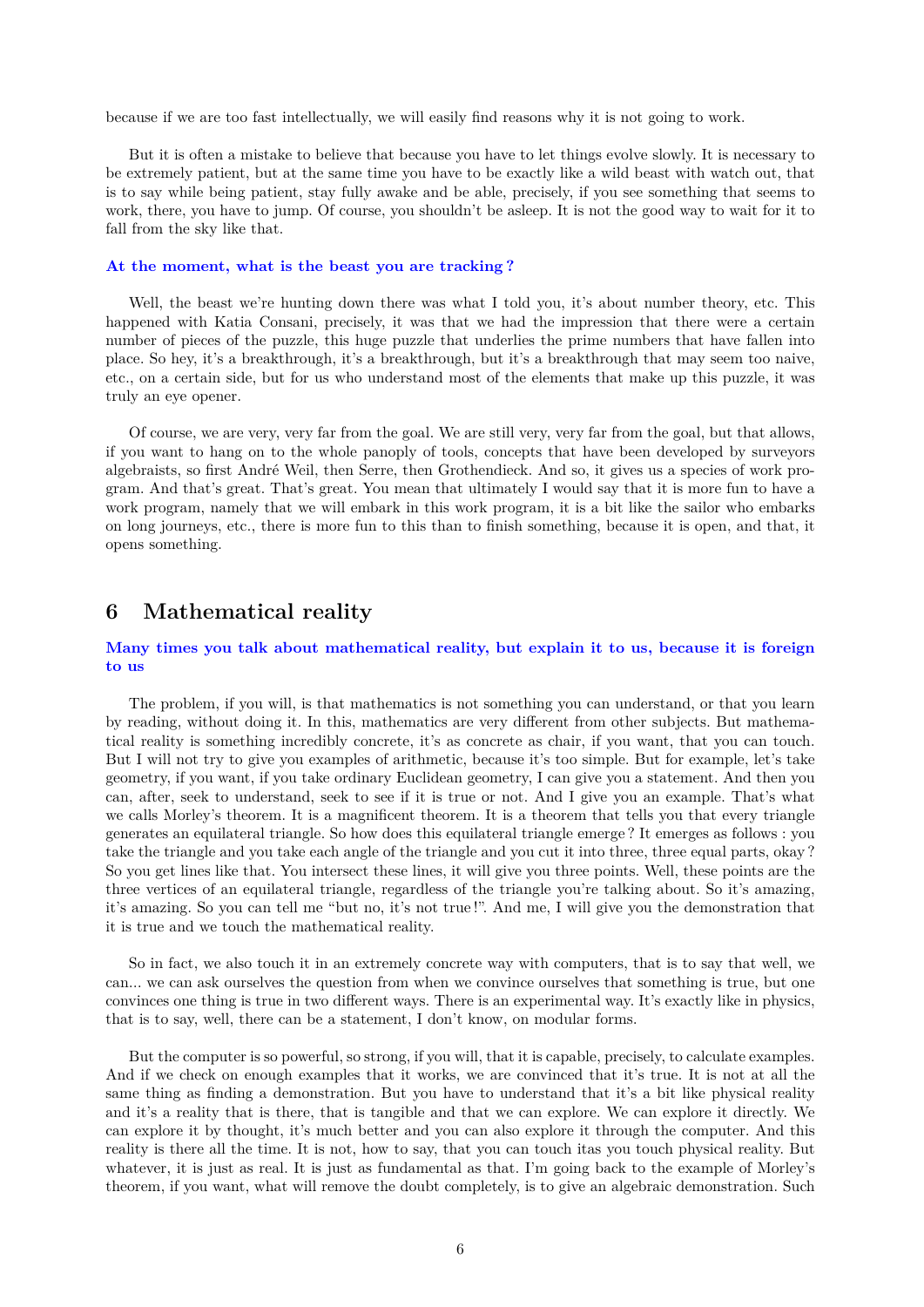a demonstration exists. There is a purely algebraic demonstration of Morley's theorem.

And then, once we find this demonstration, it's great, that means that first, it works in any case, of course, because it's purely algebraic and besides, not only that it works in all cases, but the geometric figure we have, it will use what is called the field of complex numbers. But the algebraic demonstration will work for any field, so it's a great thing because it means that starting from a geometrical image and a geometric intuition, well, we found an algebraic formulation which is much more general. And so, we have taken a step, we have taken a step precisely by this kind of communication, if you want, between on one side a geometric intuition and on the other side, an algebraic intuition, which is an algebraic formulation of things and that is much more powerful in a way. But there is always a round trip, that is to say that some mathematicians have a geometric view of things, have images, mental images, others have an algebraic understanding of things, that is to say manipulation over time, unlike geometric manipulation, geometric understanding.

## **7 noncommutative geometry generates its own time... ( ?)**

#### **I would like to dig a sentence that I did not understand : "geometry generates its time".**

Basically, the way time appears is that in geometry, when things don't switch, when *ab* is different from *ba*, okay, but there is an equation that occurs that I'm going to over-simplify, of course, which is that *ab* is not equal to *ba*, but is equal to *b*, multiplied by *a* transformed by time, but not by the real time we know, but by imaginary time. So the bottom line is that *ab* is not equal to *ba*, but is equal to *b* times *a* transformed by imaginary time and then, by what we call analytic extension, well, we come to a real time. So that's the basic mental idea, if you will. So at the start, it was an idea that was developed by the physicists, called Kubo-Martin-Schwinger (KMS), then by other physicists Hugenholtz-Winnink-Haag, and then by Tomita, a Japanese mathematician, and Takesaki.

And then I worked in my thesis with Jacques Dixmier on it and I did precisely, at a moment, a really fundamental find, which was that when we had the impression that this evolution over time depended on a particular choice, a state, I had found that it did not depend on it, by what we call "modulo the inner automorphisms". So it gave all a multitude of invariants of the algebras in question, and it allowed to classify them, it allowed to move forward considerably, but there was how to say... There was a philosophical message that I had felt through my intuition, of course, in this discovery and which I had for years been unable to link to physics, until the day when I met a physicist a little by chance. And he was Carlo Rovelli.

And talking to him, if you want, I realized that... we both realized that he had a similar idea, but he didn't have the mathematical tools to put his frame on feet. And in addition, he did it in what is called the semi-classical framework, that is to say, not still quantum. And so, putting it all together, well, we understood, if you will, that it's this equation, this generation of time by the noncommutative, that probably had a fundamental role in physics, role which is not yet fully established.

## **8 Make others admit the scope of a discovery**

One of the pretexts, how to say, of a book that we have just written, which is called *Le théâtre quantique*, precisely with my thesis professor Jacques Dixmier and with my wife Danye Chéreau, definitely, if you want, to get this idea across to the general public, because well, finally, I hold very much on to this idea and get it across to a message that is fun, if you will, say a message that recounts the episodes in the life of a researcher, the heroin, etc.

### **And you would say that there, at this moment, we are at a turning point, precisely, on this concept of time.**

You know, I don't know, because you have to understand that in the field in which I work if you want, there are two levels. There is a level which is the level of research, how things are going, how they are evolving. And then, there is a sociological level. And the sociological level, it is to what extent these things will pass in the scientific community. And obviously, these are two things that are disjoint, of course, okay. But hey, I cannot say that I have been very concerned during my career with the sociological level. So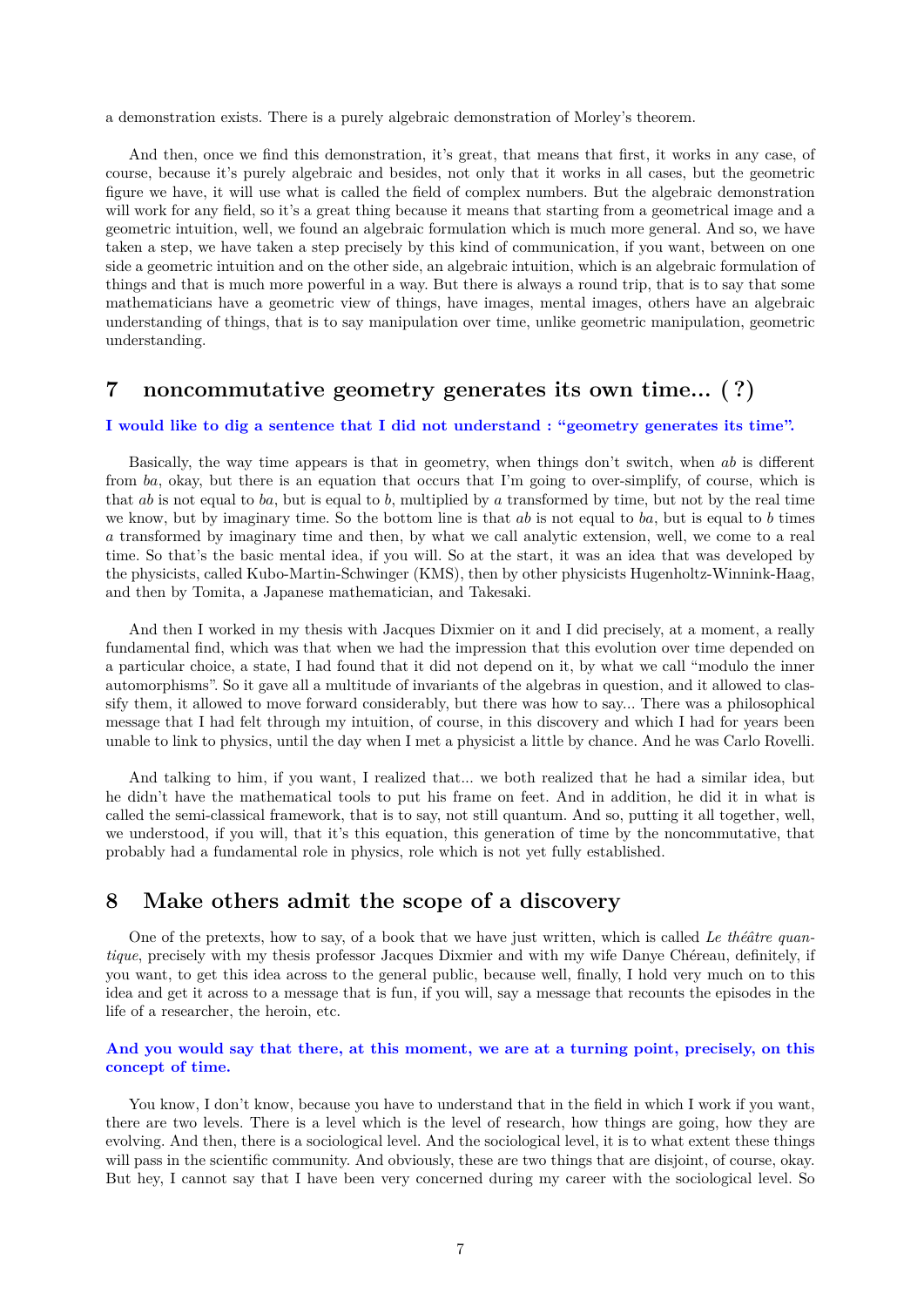hey, then it's still a little behind...

#### **You can pronounce yourself.**

No, not really, no, let's say it's a little behind, it's true. Sometimes it's exasperating because that we see people who don't understand, etc. We see other theories that occupy the front of the scene a bit indecently, but that's how it is. So, I mean, we often did.

When we work, we have a choice. Either we really work, or we spread to say, or we communicate. Well, it's difficult, it's very, very difficult to do both things at the same time. This is almost contradictory. Why? Because when you really work, it's an occupation of all moments and we have very, very little free time, actually. For the rest.

### **One works alone ?**

No no no. We absolutely need others. I'm going to say, I've always had collaborators, either in physics, especially, for example, my collaborator Chamseddine and good, right now for number theory, Katia Consani. So, it is essential to have collaborators, precisely, because not only, they bring new ideas, of course, but above all also, I would say, not to be completely alone, because there are obviously very difficult times. There are obviously moments, long, long periods in which nothing happens. And if we were alone, we would have maybe more chances to get discouraged than if you work harder. That plays a very, very important role.

## **9 The intensity of the courses at the Collège de France**

I have an audience, quite varied, very varied, who regularly comes to my classes and there is a very strong contact which is established with the public.

#### **So it's really, with you, the research being done...**

Ah yes ! And I must say that, how to say, the leitmotif of the Collège which makes its originality, that creates precisely during the months which are the course months at the Collège, an extraordinary period. Why ? Because good years don't happen all the time. The good years, basically, two weeks before the class, I know what I'm going to talk about. Basically, I have the subject, okay, but I have absolutely no details. And basically what I do is make sure I have two weeks in advance, that is to say that I know roughly what I will do in the next course. And then I work on the next lesson. So I'm looking for the next lesson and it's a period of absolutely incredibly intense research. Why ? Because we often underestimate the fact that in mathematics, if you want to understand things, you can feel like if you have understood. But there is always an extraordinary benefit to go into the smallest detail and, how to say, to exhibit all the facets of a concept, etc. Because...

### **You are perfectionist**

Be a perfectionist, because it will generate things. And I saw thie in the course again this year because it is precisely through all the development of the course, etc., that the object of geometry algebraic appeared. So what I mean is that it's a very intense period, very hard, very hard, because it's physically hard, for example. I often have physical manifestations, if you want tension, during the lesson period, at the start, etc. But it's extremely productive because it's the period when I work the most, etc.

But it's concentrated, you can't do this all the time, obviously. If we did that all the time, we would be completely washed out, raplapla, etc.

### **Perhaps it is the secret of your profusion...**

Yes, absolutely. Absolutely. Because if you want to often, I got myself. I thought to myself "well, maybe if I would have stayed at the CNRS", etc. But it depends. Of course, each mathematician is a special case and if you want, you have to find the equation that will allow him to work. But finally, in my case in